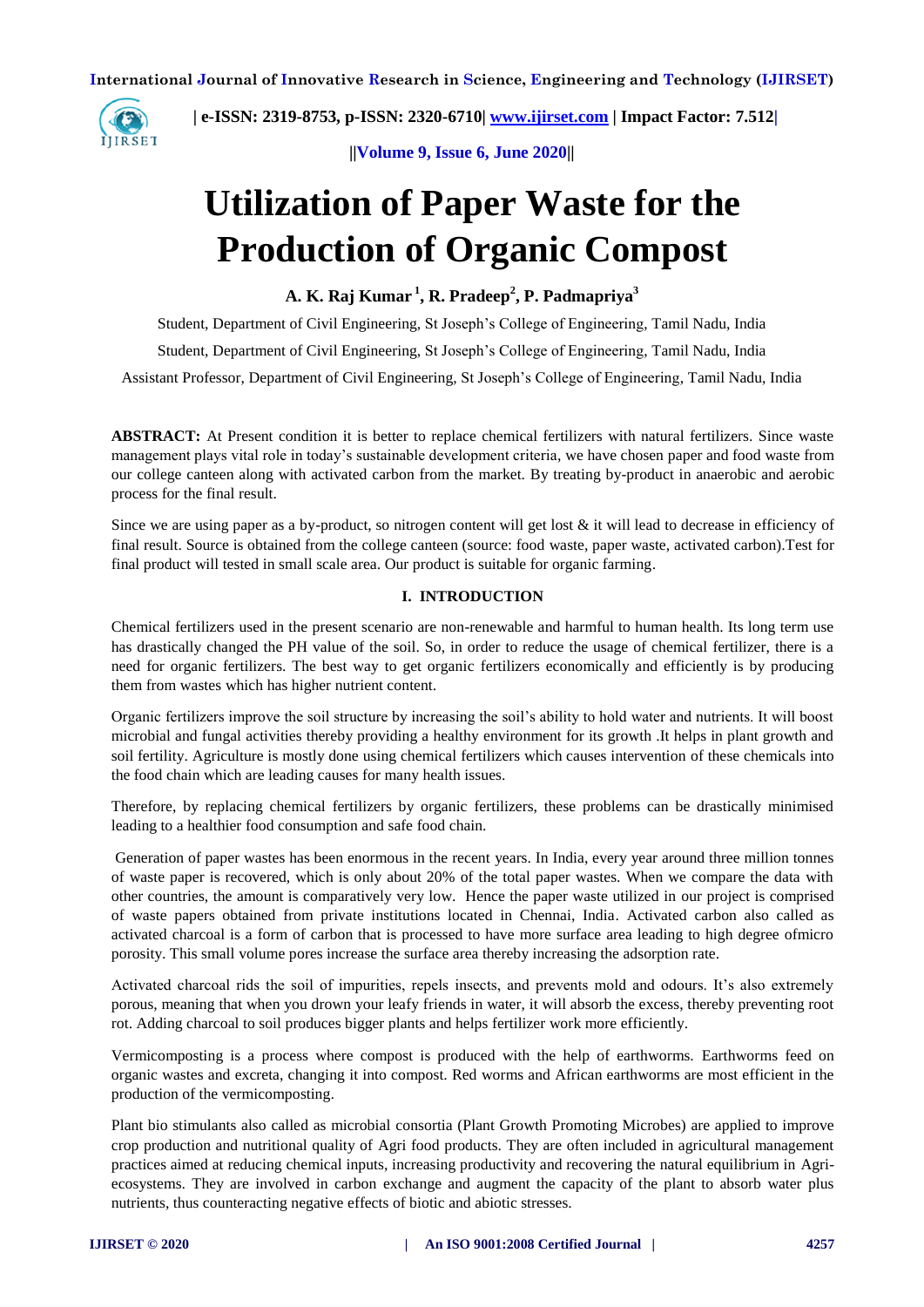

# **| e-ISSN: 2319-8753, p-ISSN: 2320-6710[| www.ijirset.com](http://www.ijirset.com/) | Impact Factor: 7.512| ||Volume 9, Issue 6, June 2020||**

Mixing/ Shredding: Propagation of food waste, leaves, newspaper and other bulking agents are mixed together proportionally using either a scale or a bucket. As a part of the mixing process, the waste needs to be broken up or shredded.

Pre-composting: After mixing, the material experience a period of intense microbial activity, which causes the temperature inside the pile exceeds 100 degrees Fahrenheit. Pre-composting involves placing the mixed pile outside of the bin for a number of days to cool.

Digester loading, preconditioned material is loaded into the digester at a depth of not greater than six inches per day. A shovel can be used for loading the material.

Harvesting: Worm-processed material is removed from the lowest portion of the digester through the force of a scraper bar, which is drawn across the bottom inch of material. It helps the material to fall through a supporting screen. This material is a mixture of vermicompost and worm casting. After being removed by the scraper, the material falls out from the bin by gravity where it can be collected for storage.

Storage: The mixture of vermicompost and casting is removed with either a wheelbarrow or front-end loader and is stored for a long-term. In storage, the material can be exposed to air dryer due to its fine particle size.

Spreading: Vermicomposting and worm casting are spread on gardens or used for other landscaping projects

#### **II. MATERIAL USED AND MIX PROPORTION**

In this experimental study paper waste, food waste, soil, activated carbon, earthworms are used.

A. Paper waste

TAB. 1

| Amount    | Purpose             | Total composition |
|-----------|---------------------|-------------------|
| $0.75$ kg | Decrease<br>the     | 3.6%              |
|           | nitrogen<br>content |                   |

B. Food waste

TAB. 2

| Amount | Purpose   | Total composition |
|--------|-----------|-------------------|
| 9 kg   | Increase  | 42.35%            |
|        | the       |                   |
|        | minimum   |                   |
|        | level of  |                   |
|        | nutrients |                   |

# C. Soil

#### TAB. 3

| Amount | Purpose     | Total composition |
|--------|-------------|-------------------|
| $9$ kg | Maintain    | 42.35%            |
|        | the         |                   |
|        | temperature |                   |
|        | of process  |                   |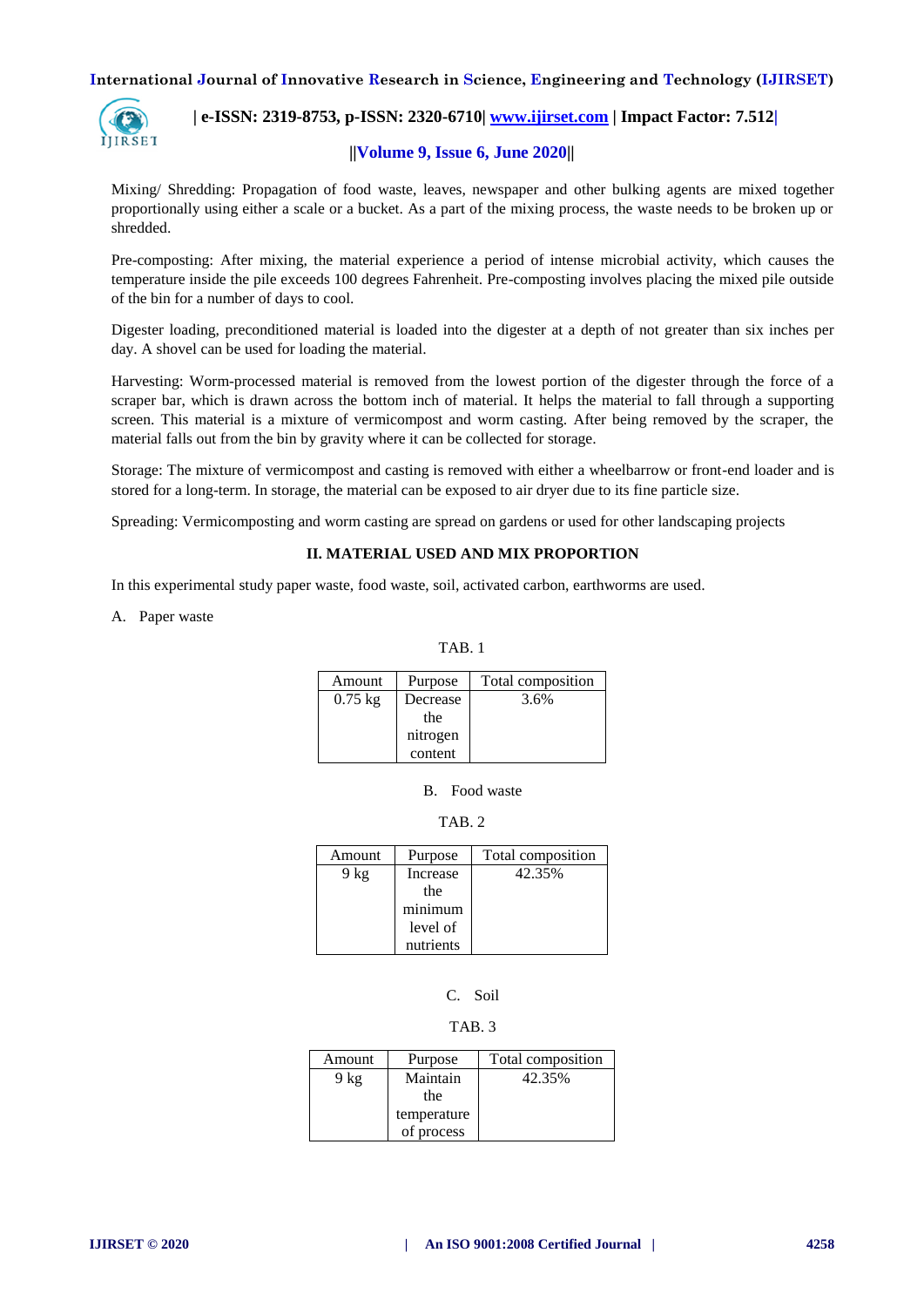

### **| e-ISSN: 2319-8753, p-ISSN: 2320-6710[| www.ijirset.com](http://www.ijirset.com/) | Impact Factor: 7.512|**

#### **||Volume 9, Issue 6, June 2020||**

#### D. Activated carbon

TAB. 4

| Amount           | Purpose        | Total composition |
|------------------|----------------|-------------------|
| $1.5 \text{ kg}$ | <i>ncrease</i> | 7%                |
|                  | the            |                   |
|                  | Adsorbent      |                   |
|                  | value          |                   |

#### E. Earth worm

 Species involved in this process is *Eudrilus Eugeniae.* Earthworms helps to increase the amount of air and water that gets into the soil. They break down organic matter , like leaves and grass

#### **III. METHODOLOGY**

#### COLLECTION OF SOURCE:

The samples (FOODWASTE AND PAPER WASTE) are collected from the selected institutions .Sample will differ from place because in mess we collect food waste, whereas paper waste is collected from the college canteen.

#### FABRICATION OF REACTOR:

The anaerobic digestor reactor is made by the stainless steel. The dimension of the particular digestor divided by depth 80.4 cm , length 46 cm , breadth 52 cm must tightly closed

#### MIXING OF SAMPLES:

The samples are mixed under various proportions in the anaerobic reactor.

Physical composition in %

Rice – 38.71

Bakery product – 18.74

 $Mean - 25.15$ 

 $Fat - 13.03$ 

Bones – 2.19

Fruit and vegetables – 2.16

Chemical composition in %

Moisture – 38.4

Carbohydrates – 25.56

Crude protein – 17.26

Crude  $fat - 15.27$ 

Fiber -0.3

 $Ash - 3.21$ 

LOADING THE SAMPLE INTO THE REACTOR:

The mixed samples are enclosed in the digestor tank by careful manner. Before enclosing reactor must be found with o% of moisture. Presence of moisture may leads to the formation of fungal attack in the samples.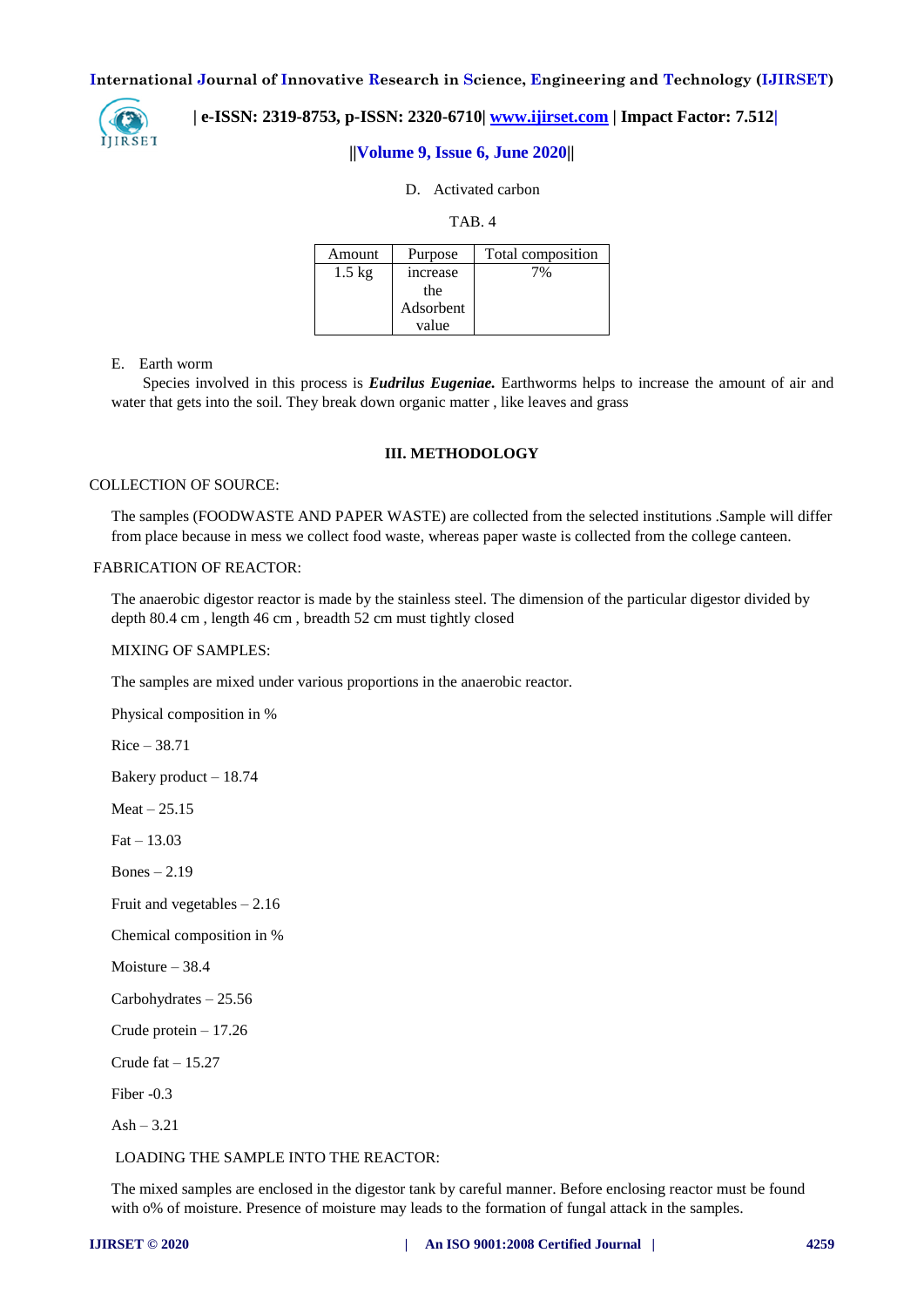

 **| e-ISSN: 2319-8753, p-ISSN: 2320-6710[| www.ijirset.com](http://www.ijirset.com/) | Impact Factor: 7.512|**

**||Volume 9, Issue 6, June 2020||** 

#### COMPOSTING PROCESS OF SAMPLES:

The Composting is carried out by the anaerobic digestion process. The adequate temperature is maintained. During this process the particular reactor must be place ideal for the work.

TESTING:

The fertilizer is tested to determine the efficiency and the following parameters stated below:

1)Nitrogen, Potassium, Phosphorous content (N P K content)

2)Carbon: Nitrogen ratio (C: N)

3)Cellulose and lignin content

OBSERVATION OF OUTPUT:

The fertilizer output produced from various reactors is observed for various parameters. These parameters must be with proper quantity for the observation process

#### COMPARATIVE STUDY:

The characteristics of fertilizers produced under various proportions are studied. This study helps to determine the comparative analysis of fertilizer produced. study must be compare with the normal fertilizer in process



**FABRICATION PROCESS**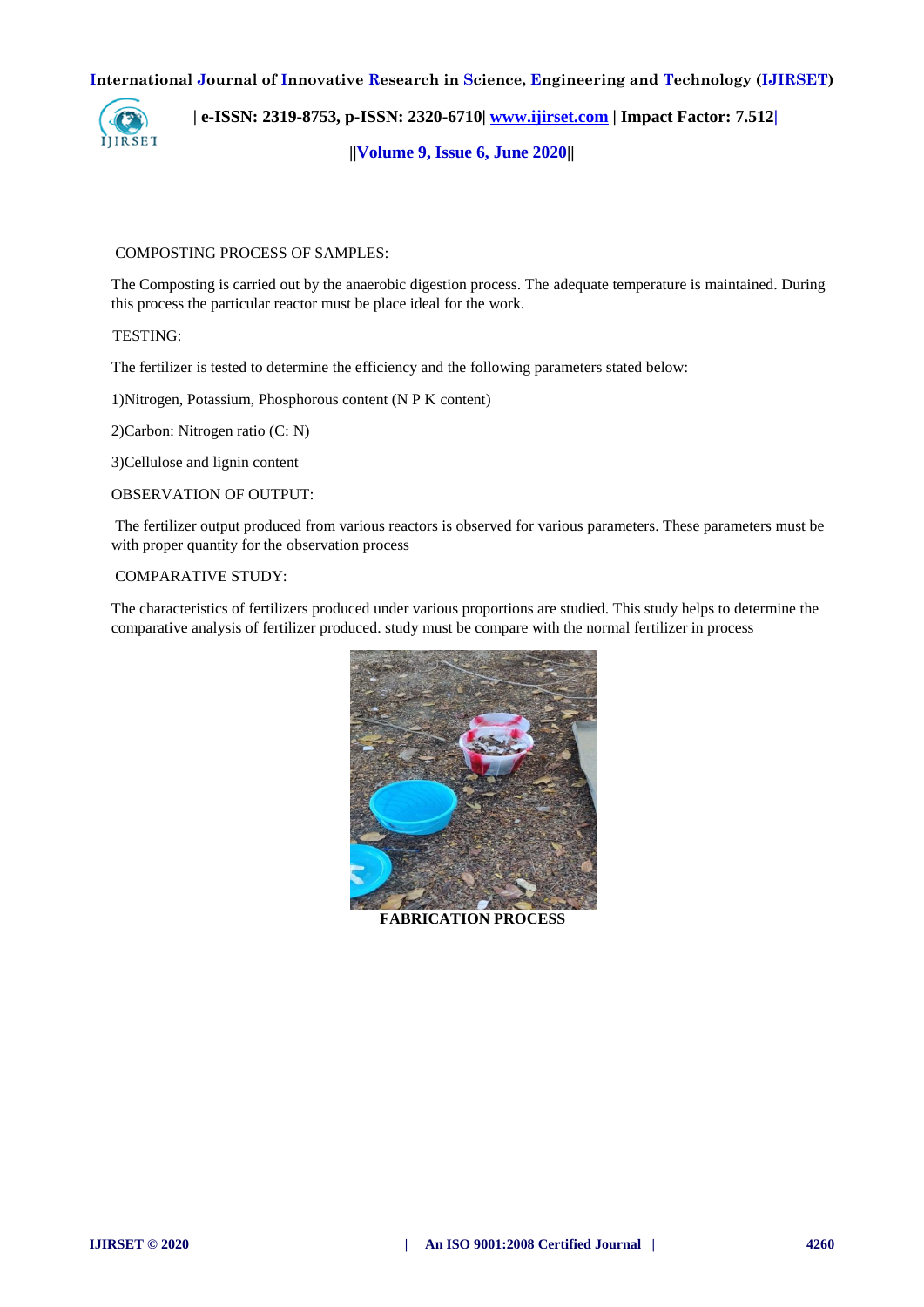

# **| e-ISSN: 2319-8753, p-ISSN: 2320-6710[| www.ijirset.com](http://www.ijirset.com/) | Impact Factor: 7.512|**

# **||Volume 9, Issue 6, June 2020||**

#### **IV. RESULTS**

#### **RESULTS :**

The following tables denote the lab results of aerobic and anaerobic samples that are obtained from the reactors respectively.

| S.No | <b>PARAMETERS</b>           | <b>UNITS</b>             | <b>RESULTS</b>                                          |
|------|-----------------------------|--------------------------|---------------------------------------------------------|
| 1    | pH                          |                          | 7.7                                                     |
| 2    | Colour                      |                          | <b>Brown</b>                                            |
| 3    | Odour                       |                          | Pungent                                                 |
| 4    | Conductivity                | $dcm^{-1}$               | 2.19                                                    |
| 5    | Moisture                    | $\%$                     | 11.4                                                    |
| 6    | <b>Bulk Density</b>         | g/cm <sup>3</sup>        | 1.00                                                    |
| 7    | Particle Size               |                          | Minimum 90%<br>Materialpassed through<br>4.0mm IS sieve |
| 8    | Total Nitrogen as N         | $\%$                     | 0.49                                                    |
| 9    | Total Phosphate as $P_2O_5$ | $\%$                     | 0.32                                                    |
| 10   | Total Potassium as $K_2O$   | $\%$                     | 0.44                                                    |
| 11   | C: N Ratio                  | $\overline{\phantom{0}}$ | 17.1                                                    |
| 12   | <b>Total Organic Carbon</b> | $\%$                     | 4.1                                                     |
| 13   | Arsenic as As               | mg/kg                    | BDL(DL:0.1)                                             |
| 14   | Mercury as Hg               | mg/kg                    | BDL(DL:0.2)                                             |
| 15   | Chromium as Cr              | mg/kg                    | 86.68                                                   |
| 16   | Copper as Cu                | mg/kg                    | 22.44                                                   |
| 17   | Zinc as Zn                  | mg/kg                    | 40.15                                                   |
| 18   | Nickel as Ni                | mg/kg                    | 26.48                                                   |
| 19   | Pathogens                   |                          | Absent                                                  |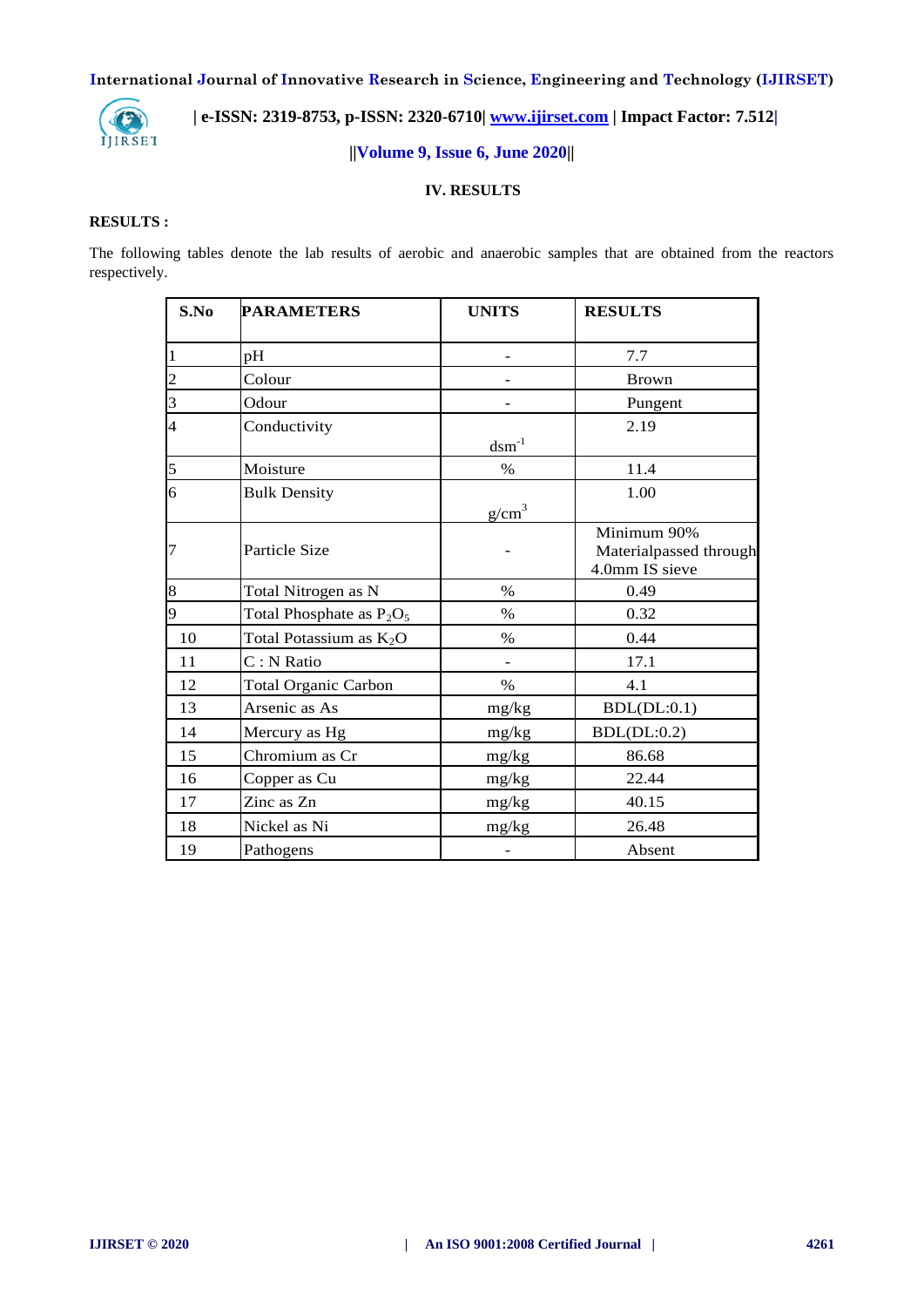

# **| e-ISSN: 2319-8753, p-ISSN: 2320-6710[| www.ijirset.com](http://www.ijirset.com/) | Impact Factor: 7.512|**

## **||Volume 9, Issue 6, June 2020||**

## **TABLE 5- AEROBIC PROCESS**

| S.NO                     | <b>PARAMETERS</b>           | <b>UNITS</b>               | <b>RESULTS</b>                              |
|--------------------------|-----------------------------|----------------------------|---------------------------------------------|
| $\mathbf{1}$             | pH                          |                            | 8.3                                         |
| $\overline{c}$           | Colour                      |                            | <b>Brown</b>                                |
| $\overline{3}$           | Odour                       |                            | Pungent                                     |
| $\overline{\mathcal{A}}$ | Conductivity                | $\mathrm{dsm}^{\text{-}1}$ | 2.84                                        |
| $\overline{5}$           | Moisture                    | $\%$                       | 20.5                                        |
| $\overline{6}$           | <b>Bulk Density</b>         | $g/cm^3$                   | 1.01                                        |
| $\overline{7}$           | Particle Size               |                            | Ainimum 90% material<br>ough 4.0mm IS sieve |
| 8                        | Total Nitrogen as N         | $\%$                       | 0.56                                        |
| 9                        | Total Phosphate as $P_2O_5$ | $\%$                       | 0.37                                        |
| 10                       | Total Potassium as $K_2O$   | $\%$                       | 0.55                                        |
| 11                       | C: N Ratio                  |                            | 18.9                                        |
| 12                       | <b>Total Organic Carbon</b> | $\frac{0}{0}$              | 4.9                                         |
| 13                       | Arsenic as As               | $mg/kg$                    | BDL(DL:0.1)                                 |
| 14                       | Mercury as Hg               | mg/kg                      | BDL(DL:0.2)                                 |
| 15                       | Chromium as Cr              | mg/kg                      | 70.14                                       |
| 16                       | Copper as Cu                | mg/kg                      | 18.48                                       |
| 17                       | Zinc as Zn                  | mg/kg                      | 26.94                                       |
| 18                       | Nickel as Ni                | mg/kg                      | 22.63                                       |
| 19                       | Pathogens                   |                            | Absent                                      |

#### **TABLE 6- ANAEROBIC PROCESS**



**OBTAINED REULT**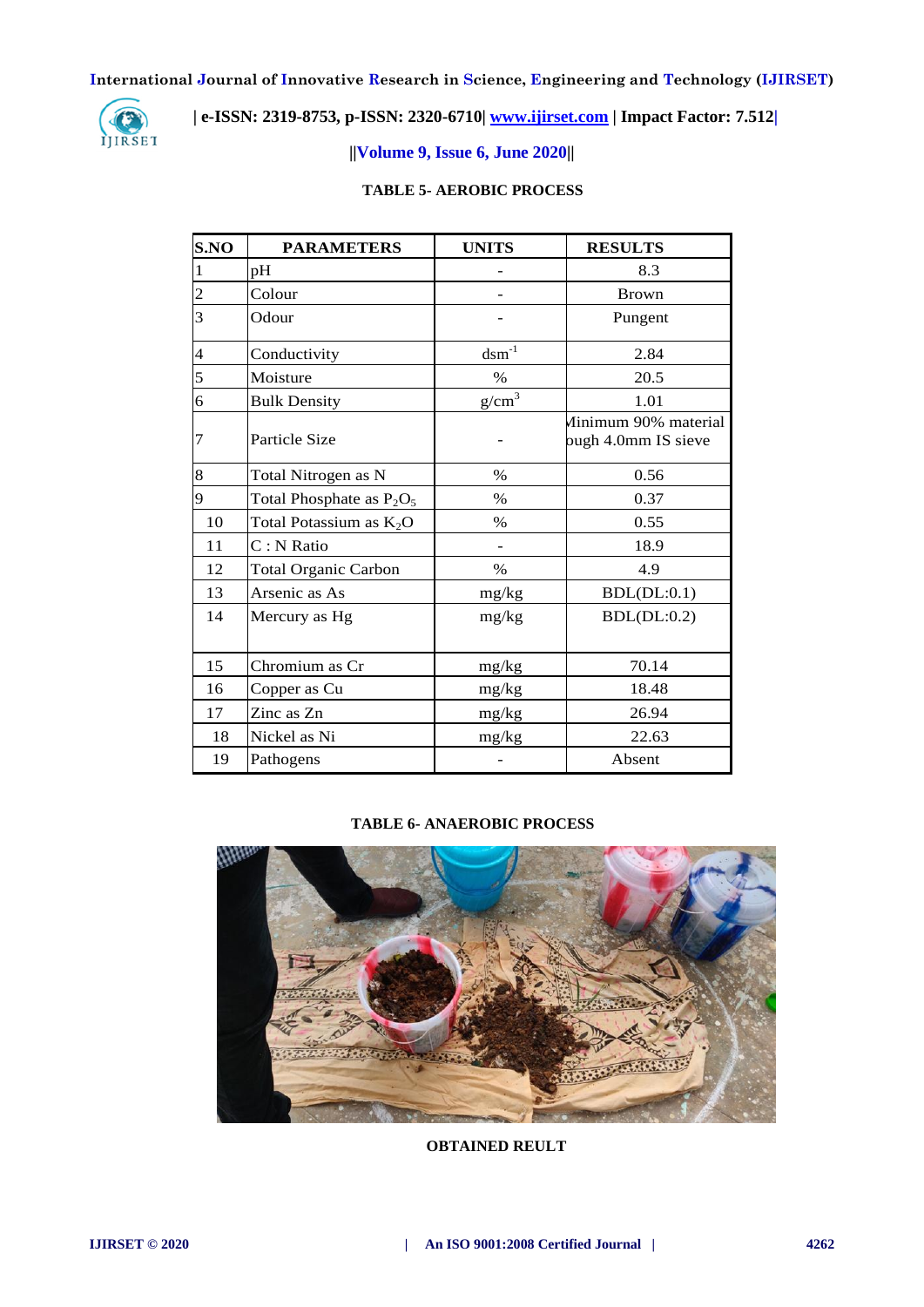

## **| e-ISSN: 2319-8753, p-ISSN: 2320-6710[| www.ijirset.com](http://www.ijirset.com/) | Impact Factor: 7.512|**

#### **||Volume 9, Issue 6, June 2020||**

#### **V. CONCLUSION**

This paper shows the way by which the paper waste can be composted along with food wastes, paper wastes and cattle dung whereas the decomposition process is enhanced in the presence of vermicomposting and aerobic heterotrophic pollution. From the observation of the results, we can see that Nitrogen content is not sufficient as per the minimum needs of the vermicomposting. Only trace amounts of nitrogen is recorded in the results.

The test result also indicates that the Potassium and Phosphorous content are within the range proposed in FCO (1985).Paper waste material is characterized with high values of pH, organic carbon. However, other nutrient such as total nitrogen available phosphorus and exchangeable potassium were found in very trace amounts. The process of vermicomposting activity significantly modified the physical and chemical properties of paper waste material (such as colour, odour, moisture, conductivity, bulk density and C: N ratio, nitrogen, phosphorous and potassium content respectively) that can be an important tool for organic farming. Also the addition of Activated carbon catalyzed the decomposition rate thereby decreasing the number of days needed for decomposition as we obtained the result in just 45 days.

The C: N ratio values of aerobic and anaerobic samples are 17.1 and 18.9 which is less than the permissible range (20) that is proposed in Fertilizer Control Order (FCO) 1985.The pH of the aerobic and anaerobic sample is 7.7 and 8.3 which is near the range of the proposed limit of the FCO (1985). Absence of the foul odour is observed in both the samples. Phosphorous (P) which is largely responsible for root growth and flower and fruit development is near the proposed limit of FCO (1985).The value of the Phosphorous in the aerobic and anaerobic sample is 0.32 and 0.37.Potassium (K),the nutrient that helps the overall functions of the plant perform correctly. The value of the Potassium in the aerobic and anaerobic sample is 0.44 and 0.55. The data shown in table clearly indicates that there was no mortality of worms in the decomposed wastes. Total organic carbon (TOC) values which denote the amount of carbon in the organic compound also recorded minimum amounts and do not satisfy the criteria in FCO (1985). This can be viewed as a result of paper wastes and cow dung that facilitate the removal of organic carbon content of the sludge.

According to the article "Nitrogen Fixation by Legumes" by Robert Flynn and John Idowu, Legumes need less nitrogen content fertilizer that can be used grown on sandy or low organic matter. Grain legumes such as peanuts and sow beans release nitrogen into the soil as the plant decomposes. Microorganisms decompose the plant and release the nitrogen into the soil as they die. Most crop residue contains far more carbon than nitrogen and soil bacteria need both. Improving the soil with peanut planting allows around 2/3 of the fixed nitrogen to be left in the soil, which is then available to the following year's crop rotation. The results also establishes that due to the low nitrogen content, it cannot be used as a organic fertilizer for leafy vegetables, but due to the good potassium and phosphorous content, it can be used as a fertilizer in the flower growth. Also there is increase in the number of earthworms which precisely pinpoints the reproductivity of earthworms in the reactor bed. Further the resulting nutrient content of vermicomposting from paper waste is used as a fertilizer to a plant and compared that plant with a commercial plant growth medium which had inorganic nutrients added

#### **REFERENCES**

- 1. **Dr.K.V.S.Narayana ,Shaik Noorjahan , Syed Khasim. "Eco-Friendly Vermicompost with Paper Waste",**International Journal of Engineering Research & Technology (IJERT), ISSN: **2278-0181**,Vol. 2 Issue 10, October – 2013
- 2. **Muddasir Basheer\* and O. P. Agrawal., "Management of paper waste by vermicomposting using epigeic earthworm,***Eudrilus eugeniae* **in Gwalior, India".,**International journey of current Microbiology and applied sciences .,ISSN*: 2319-7706* Volume 2 Number 4 (2013) pp. 42-47
- 3. **Dr. Robert Flynn and John Idowu, "Nitrogen Fixation by legumes".,** Guide A-129,College of Agricultural, Consumer and Environmental sciences (ACES),New Mexico State University.
- **4. \*Oladapo T. Okareh, Samuel A. Oyewole, L.B.Taiwo., "Conversion of food wastes to organic fertilizer: A strategy for promoting food security and institutional waste management in Nigeria".,** Journal of Research in Environmental Science and Toxicology (ISSN: 2315-5698) Vol. 3(4) pp.066-072,
- 5. **Norman Q. Arancona,\_,Clive A. Edwardsa, Peter Bierman, James D. Metzgerc, Chad Luchtd., "Effects of vermicomposts produced from cattlemanure, food waste and paper waste on the growth and yield of**